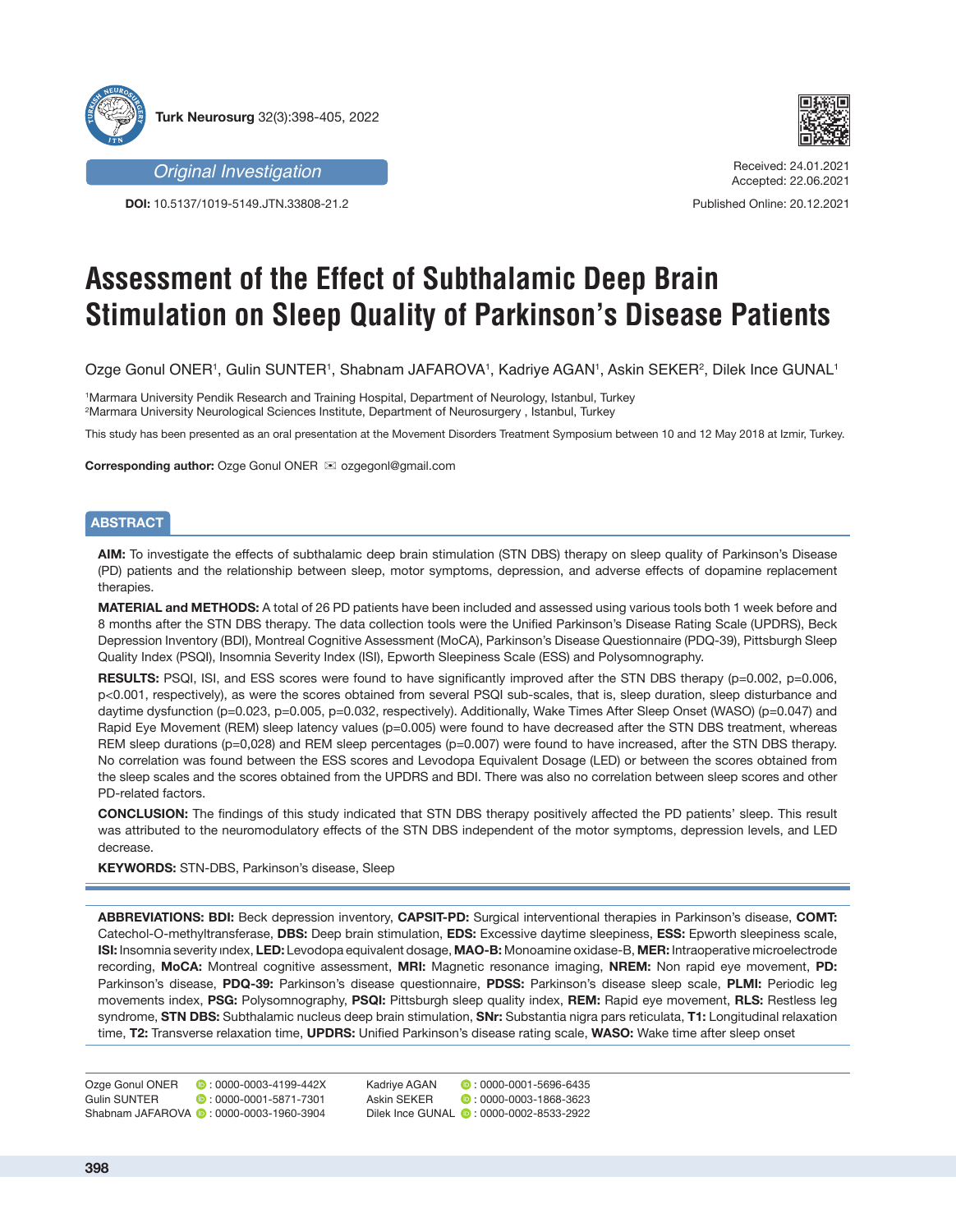# █ **INTRODUCTION**

**Parkinson's Disease (PD) is a progressive neurodegen-**<br>erative disorder that manifests with both motor and<br>nonmotor abnormalities. Sleep problems are important<br>non-motor complications of PD, which adversely affect paerative disorder that manifests with both motor and nonmotor abnormalities. Sleep problems are important non-motor complications of PD, which adversely affect patients' quality of life (19,27).

Bilateral deep brain stimulation of the subthalamic nucleus (STN DBS) is a widely accepted treatment option for relieving the motor symptoms of, and reducing the need for dopaminergic medication in, advanced-stage PD patients with frequent motor fluctuations (11,13,27). Improvements observed in different night time sleep parameters following the STN DBS therapy have been addressed in many studies (2,4,10,16,21,22,24). The effect of STN DBS on excessive daytime sleepiness (EDS) remains to be controversial, as well (8,17,27). It was reported in some studies that bilateral DBS had no effect on excessive daytime sleepiness (EDS), contrary to other studies, in which it was reported that bilateral DBS positively affected EDS (6,9,20). Sleep alterations observed following the STN DBS therapy may be attributed to the DBS's therapeutic modulation or other possible concomitant factors such as relieving of post-operative motor symptoms, reductions in LED or cognitive and psychiatric changes.

The research data in respect of STN DBS therapy, including detailed data obtained from sleep assessment scales and polysomnography (PSG) along with concomitant psychiatric, cognitive and motor scales, need to be analyzed comprehensively in order to determined whether the sleep alterations observed following the STN DBS therapy are due to mood alterations, withdrawal of levodopa, improvements in motor complications or the intrinsic neuromodulatory effects of STN DBS (27). Additionally, contrary to the majority of the studies available in the literature, which were conducted with a limited number of patients, large-scale studies are needed in order to obtain more conclusive results.

In view of the foregoing, this study was designed as a comprehensive study in order to investigate the effects of STN DBS therapy on sleep quality of PD patients, and to fill the said gap in the literature in this regard.

# █ **MATERIAL and METHODS**

This study has been carried out as a prospective observational study. The study protocol was approved by the Ethics Committee of Marmara University (Date: 04.12.2015; protokol no: 09.2015.348), Istanbul, and the research was conducted in accordance with the Declaration of Helsinki. Informed consents were obtained from all patients included in the study.

## **Patient Selection**

A total of 26 advanced-stage PD patients, who were deemed eligible for STN DBS via the core assessment program for surgical interventional therapies in Parkinson's Disease

(CAPSIT-PD) and followed up in the Movement Disorders and PD Outpatient Clinic of Marmara University Hospital between June 2015 and May 2017, were included in the study. The relevant surgical procedures were carried out by the DBS therapy group, which includes a movement disorders specialist, an experienced neurosurgeon, and a neuropsychologist.

#### **Data Collection**

The research data were collected via face-to-face interviews with patients or obtained from caregivers and patient files. Unified Parkinson's Disease Rating Scale (UPDRS), Parkinson's Disease Questionnaire (PDQ-39), Montreal Cognitive Assessment (MoCA), Beck's Depression Inventory (BDI), Pittsburgh Sleep Quality Index (PSQI), Epworth Sleepiness Scale (ESS), Insomnia Severity Index (ISI) and polysomnography (PSG) were used to assess various sleep characteristics of the PD patients. In addition, sociodemographic data of the patients were collected and the Levodopa Equivalent Dosages (LEDs) were calculated for each patient.

## **Surgical Procedure**

Intraoperative microelectrode recording (MER) procedure was used for precision targeting in all procedures of DBS placement. MER was initiated at 10 mm above the target and continued till the onset of substantia nigra pars reticulata (SNr) activity. The longest microelectrode recordings in STN were used for the stimulation. Patients were examined by the neurologist (D.I.G.<sup>1</sup> ) during the surgical procedure. The stimulus intensity was increased to the point where the best clinical improvement was obtained without any side effects. The permanent electrode position was verified using fluoroscopy. The same procedure was performed for the contralateral side. T1-weighted (longitudinal relaxation time) and T2-weighted (transverse relaxation time) magnetic resonance imaging (MRI) scans were obtained postoperatively within 24 hours of the surgical procedure to verify the electrode location.

#### **Clinical Assessment**

All evaluations were performed twice, both during the week before the implantation of the DBS electrode and an average of 8 months after the implantation of the DBS electrode. Motor outcomes were assessed using the UPDRS performed under medication. Patients were administered controlledrelease levodopa/benserazide 1–2 hours before bedtime to avoid symptoms of drug withdrawal. PDQ-39 was used to assess patients' quality of life, MoCA was used for cognitive assessment, and BDI was used for psychiatric evaluation. LEDs were calculated for each patient, as well as for each medication used, that is, dopamine agonists, MAO-B and COMT inhibitors.

ESS was used to assess excessive daytime sleepiness. ESS scores of  $> 10$  were deemed to have indicated subjective

<sup>1</sup> D.I.G.: Dilek Ince Gunal, Marmara University Pendik Research and Training Hospital Department of Neurology, Mimar Sinan Caddesi, Fevzi Cakmak Mahallesi, No:41, Pendik-Istanbul/Turkey PK: 34899, Orcid ID: 0000-0002-8533-2922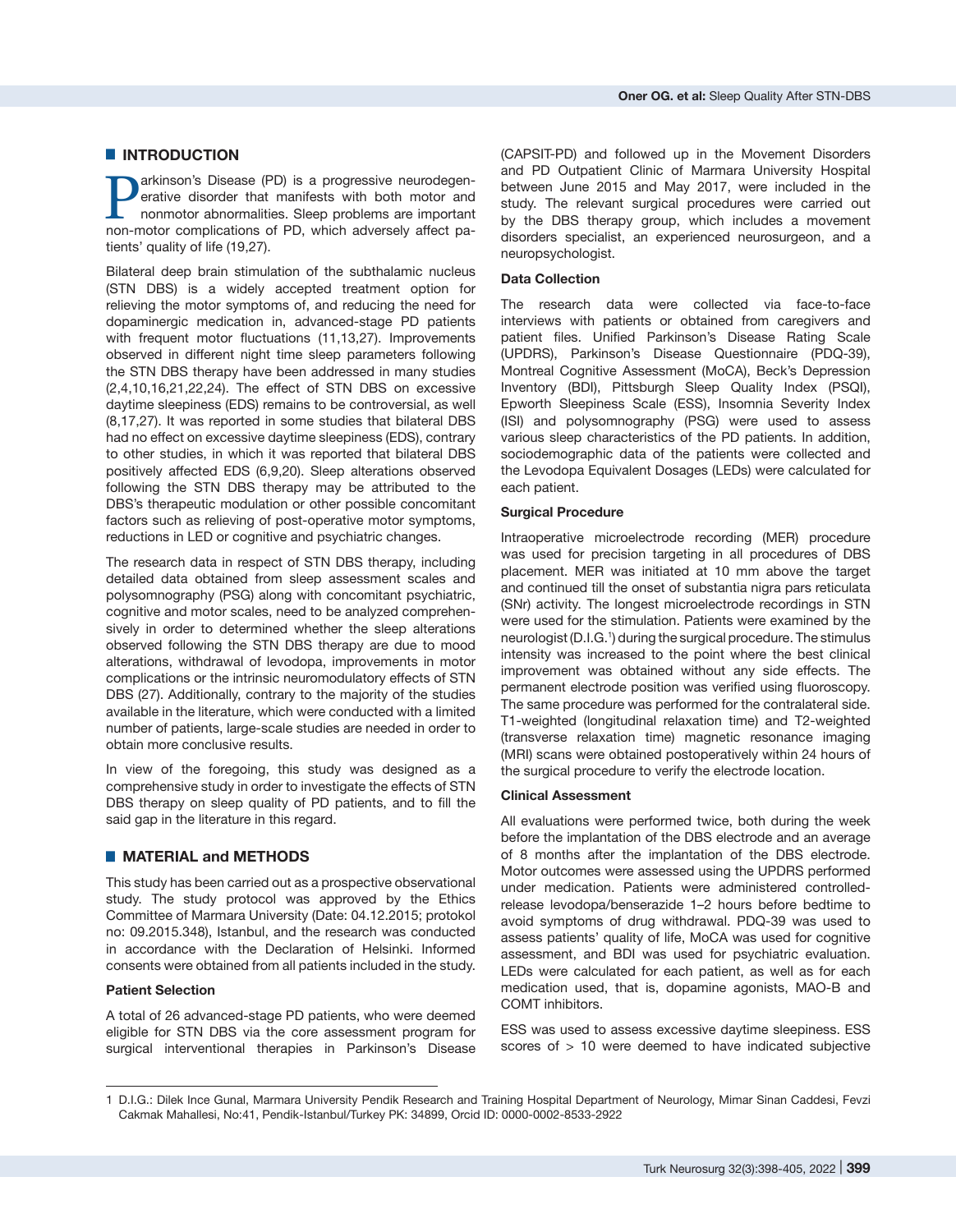excessive daytime sleepiness. ISI, a self-report questionnaire, was used to assess the nature, severity, and impact of insomnia. ISI scores of >22 were deemed to have indicated severe insomnia. PSQI, which consists of seven subscales, i.e. subjective sleep quality, sleep latency, sleep duration, sleep efficiency, sleep disturbance, use of sleep medication, and daytime dysfunction, was used to assess several aspects of sleep. Total PSQI scores ranged from 0 to 21 and lower PSQI scores were deemed to have indicated better sleep quality.

#### **Polysomnography**

Polysomnography (PSG) was carried out using an Embla N7000 recording system and in accordance with the standard criteria set out by the American Academy of Sleep Medicine (AASM). Experienced sleep specialists (G.S.<sup>2</sup> and K.A.<sup>3</sup>) scored all recordings. The following parameters were assessed: total sleep time, stage of sleep, sleep efficiency, WASO, REM latency, length of time and percentage of time spent in each sleep stage (NREM1, NREM2, NREM3 and REM), apnea-hypopnea index, oxygen saturation and periodic leg movements.

### **Statistical Analysis**

R-2.15.3 (R Core Team, 2013) software package was used to conduct the statistical analyses. Shapiro-Wilk test and graphical examination were used to analyze the distribution of the quantitative data. Dependent samples t-test was used to analyze normally distributed variables, and Mann-Whitney U test (Wilcoxon signed-rank test) was used to analyze nonnormally distributed variables. Bivariate correlation analysis was carried out via Pearson's and Spearman's correlation analyses for normally distributed variables and non-normally distributed variables, respectively. Probability (p) values of <0.05 were deemed to have indicated statistical significance.

## █ **RESULTS**

A total of 26 PD patients, who were found eligible for STN DBS, were included in the study. Of the 26 patients, a total of 7 patients could not be assessed via post-operative PSG due to various reasons. Three of these patients could not be assessed due to social reasons, another 3 could not be assessed due to device failure, and 1 patient could not be assessed due to a critical wound infection. PSG recordings of 9 patients could not be scored for technical reasons. All patients completed the pre-treatment and post-treatment assessments, whereas 10 patients completed both the pretreatment and post-treatment assessments, and the preoperative and post-operative PSG.

#### **Demographics**

Mean disease duration was calculated as  $13.73 \pm 5.35$  years (min. 5 and max. 25 years), whereas the age of disease onset was found to have varied between 19 and 62 years, with an average of 43.35 years.

#### **Comparison of Post-Treatment Subjective Sleep Scale Scores**

After the treatment, PDA-39 scores were found to have improved (p=0.013), whereas LED values were found to have decreased by around 20% (p=0.001). Additionally, UPDRS total scores (p<0.001), ESS score (p=0.006), ISI score (p<0.001), mean total PSQI score (p=0.002) along with the scores obtained from the PSQI subscales of subjective sleep quality (p=0.007), sleep duration (p=0.023), sleep disorder  $(p=0.005)$  and daytime dysfunction  $(p=0.032)$ , were all found to have significantly decreased after the treatment (Table I: Comparison of Post-Treatment Subjective Sleep Scale Scores).

## **Comparison of Sleep Scale Scores with BDI and UPDRS Total Scores**

The correlations between sleep scale scores and changes in BDI and UPDRS scores are shown in Table II entitled "Relationship between PSQI, ESS, ISI scores and BDI and UPDRS total scores".

## **Comparison of LED and ESS Scores**

No significant relationship was found between the LED and ESS scores (r=0.088, p>0.05) (Table III: Relationship between LED and ESS).

#### **Pre-Treatment and Post-Treatment PSG Data**

After the treatment, WASO (p=0.047) and REM latency (p=0.005) values were found to have decreased, whereas the duration of REM (p=0.028) and the percentage time spent in REM were found to have increased (p=0.007) (Table IV: Pre-Treatment and Post-Treatment PSG Data).

## █ **DISCUSSION**

In this study, the effect of STN DBS on sleep quality was investigated through the assessment of the possible effects that might have stemmed from any probable confounding factors, including motor and other non-motor changes. In this context, in parallel with the respective results reported in the literature (14,15), significant improvements were observed in the post-treatment scores obtained from the subjective nocturnal sleep scales, that is, ISI, total PSQI, PSQI subscales of sleep duration, sleep disturbance and daytime dysfunction. The few published studies, in which PSG was used to assess the sleep changes that occurred following the STN DBS therapy, mostly reported improvements in sleep architecture (2,4,10,16,22,24). Sleep efficiency, i.e. total sleep time in the overall bedtime period, was found to have improved between 40% to 80% following the STN DBS therapy in some studies

<sup>2</sup> G.S.: Gulin Sunter, Marmara University Pendik Research and Training Hospital Department of Neurology, Mimar Sinan Caddesi, Fevzi Cakmak Mahallesi, No:41, Pendik-Istanbul/Turkey PK: 34899, Orcid ID: 0000-0001-5871-7301

<sup>3</sup> K.A.: Kadriye Agan, Marmara University Pendik Research and Training Hospital Department of Neurology, Mimar Sinan Caddesi, Fevzi Cakmak Mahallesi, No:41, Pendik-Istanbul/Turkey PK: 34899, Orcid ID: 0000-0001-5696-6435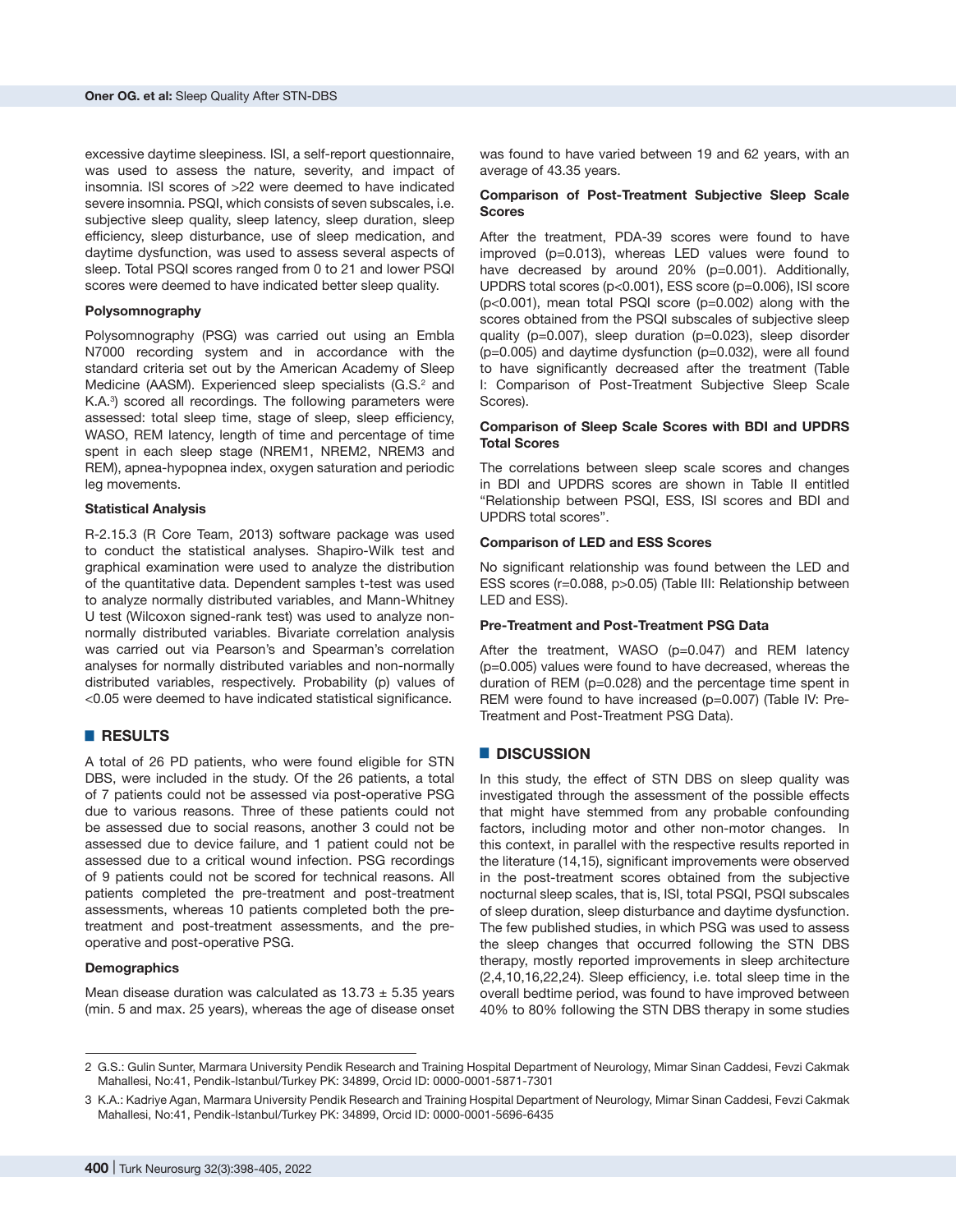|                               | <b>Before</b>                               | <b>After</b>        |                    |                      |
|-------------------------------|---------------------------------------------|---------------------|--------------------|----------------------|
|                               | $Avg \pm sd$                                | Avg±sd              | <b>Test Value</b>  | p                    |
| <b>BDI</b>                    | $11.58 \pm 7.59$                            | $11.19 \pm 7.83$    | 0.334              | $^{a}$ 0.741         |
| <b>UPDRS Total</b>            | 45.5                                        | 29                  | $-3.957$           | $b$ < 0.001**        |
| <b>PDA-39</b>                 | $50.11 \pm 26.99$                           | $30.04 \pm 25.10$   | $-2.685$           | $0.013*$             |
| <b>LED</b>                    | $913.46 \pm 264.41$                         | $709.77 \pm 269.28$ | $-3.920$           | $0.001*$             |
| <b>PSQI</b>                   | $10 \pm 6.14$                               | $7 + 3.11$          | $-3.107$           | <b>b0.002**</b>      |
| PSQI- Sleep quality           | $2 \pm 1.2$                                 | $1 \pm 0.2$         | 2.676              | <b>b0.007**</b>      |
| PSQI- Sleep latency           | $1 \pm 0.3$                                 | $1 \pm 0.3$         | 1.350              | $b$ 0.177            |
| PSQI- Sleep duration          | $3 \pm 1.3$                                 | $1.5 \pm 1.3$       | 2.266              | $b$ 0.023*           |
| PSQI- Sleep efficiency        | $1 \pm 0.3$                                 | $0.5 \pm 0.3$       | 1.784              | b0.074               |
| PSQI- Sleep disturbance       | $1.5 \pm 1.2$                               | $1 \pm 1.1$         | 2.828              | $b$ 0.005**          |
| PSQI- Use of sleep medication | 0 ± 0.0                                     | $0 \pm 0.2$         | $-1.029$           | b0.303               |
| PSQI- Daytime dysfunction     | $1 \pm 0.2$                                 | $1 \pm 0.1$         | 2.149              | $b$ 0.032*           |
| <b>ESS</b>                    | $11.38 \pm 6.60$                            | $8.58 \pm 5.9$      | 2.988              | <sup>a</sup> 0.006** |
| <b>ISI</b>                    | $12.5 \pm 5.20$                             | $5 \pm 3.13$        | $-3.362$           | $b$ < 0.001**        |
| aDependent groups t-test      | <sup>b</sup> Wilcoxon signed-<br>ranks test |                     | $*p<0.05$ **p<0.01 |                      |

**Table I:** Difference in Subjective Sleep Scales After Treatment

*BDI: Beck depression inventory, ESS: Epworth sleepiness scale, ISI: Insomnia severity index, LED: Levodopa equivalent dosage, PDQ-39: Parkinson disease questionnaire, PSQI: Pittsburgh sleep quality index, UPDRS: Unified Parkinson disease rating scale.*

#### **Table II:** Relationship Between PSQI, ESS, ISI and BDI, and UPDRS Total Scores

|                     |             | <b>PSQI Change</b> |              | <b>ESS Change</b> |              | <b>ISI Change</b> |  |
|---------------------|-------------|--------------------|--------------|-------------------|--------------|-------------------|--|
|                     |             | D                  |              | D                 |              | Ŋ                 |  |
| <b>BDI Change</b>   | 0.333       | 0.097              | $^{d}$ 0.111 | 0.590             | $^{d}$ 0.456 | $0.019*$          |  |
| <b>UPDRS Change</b> | $c - 0.044$ | 0.831              | $C-0.157$    | 0.445             | $C-0.135$    | 0.511             |  |
|                     |             |                    |              |                   |              |                   |  |

 $^\mathrm{c}$ Spearman's correlation coefficient

d Pearson's correlation coefficient \*p<0.05

*BDI: Beck depression inventory, ESS: Epworth sleepiness scale, ISI: Insomnia severity index, PSQI: Pittsburgh sleep quality index, UPDRS: Unified Parkinson disease rating scale*

#### **Table III:** Relationship between LED and ESS

|                                    |          | <b>LED Change</b> |  |  |
|------------------------------------|----------|-------------------|--|--|
|                                    |          | р                 |  |  |
| <b>ESS Change</b>                  | 0.088    | 0.670             |  |  |
| dPearson's correlation coefficient | p > 0.05 |                   |  |  |

*ESS: Epworth sleepiness scale, LED: Levodopa equivalent dosage.*

(10,22), whereas no significant change was found in others (10,16,24). In another study, scores obtained from the sleep scales were found to have improved after the STN DBS therapy, yet the PSG parameters, i.e. total sleep time, sleep efficiency, N3 and REM sleep time, all of which had decreased, were found to have deteriorated, and the WASO values were found to have increased (14). In comparison, in this study, PSG results revealed an improvement in sleep efficiency in 8 out of the 10 patients, albeit not statistically significantly. In addition, in line with the respective results reported in the literature (2,4,10,16,27,28), REM sleep latency values were found to have decreased after the STN DBS therapy.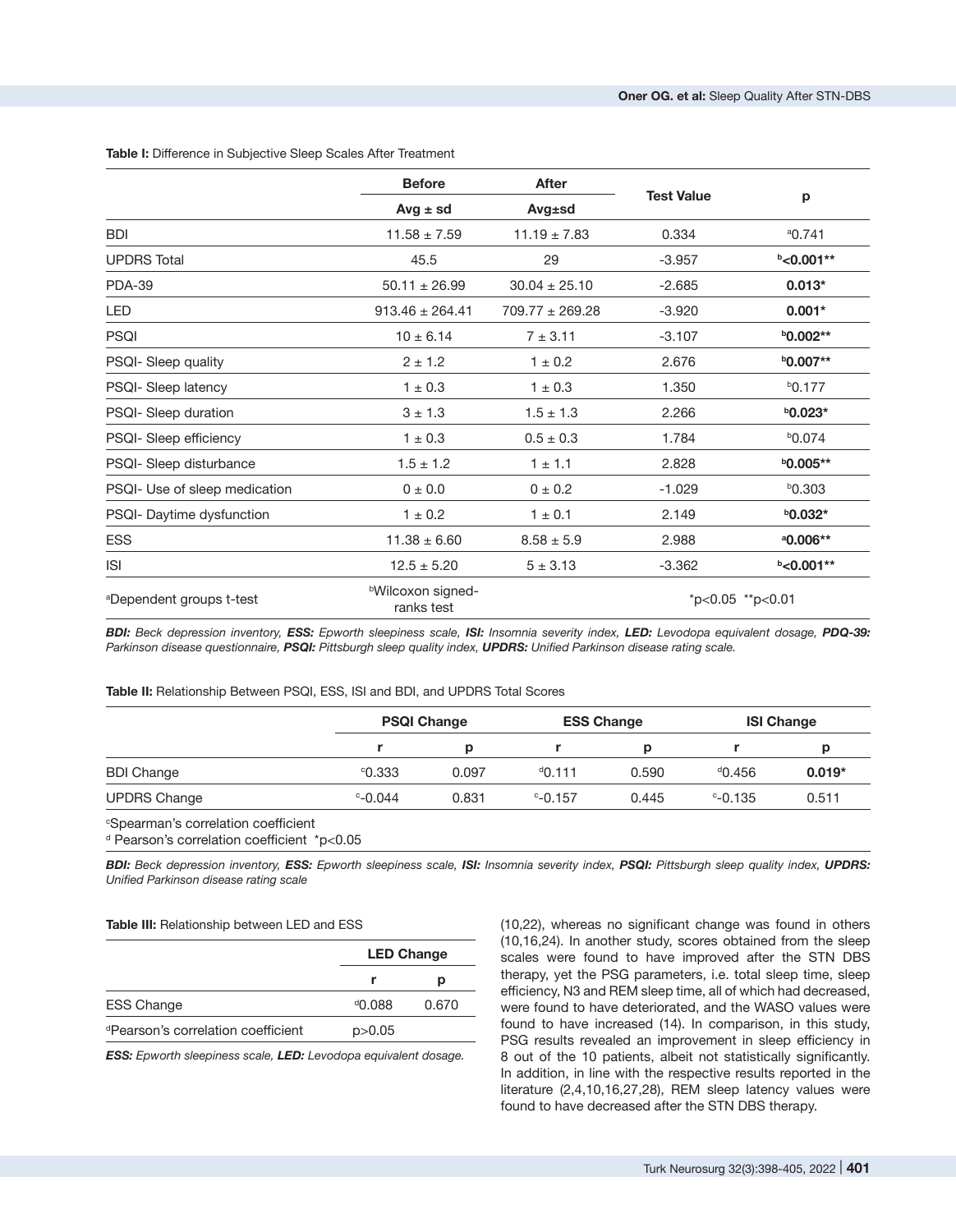| <b>Table IV:</b> Evaluation of Pre- and Post-Treatment Changes of PSG Data |  |
|----------------------------------------------------------------------------|--|
|----------------------------------------------------------------------------|--|

|                                   | <b>Before</b>       | <b>After</b>       | <b>Test Value</b> | <sup>B</sup> p |
|-----------------------------------|---------------------|--------------------|-------------------|----------------|
| Total Recording Time (Min)        | 396.05 (378, 426.4) | 389 (368.4, 406.6) | 0.255             | 0.799          |
| Total Sleep Time (Min)            | 268.5 (233, 315.5)  | 303 (266, 343.6)   | $-1.886$          | 0.059          |
| Total Awake Time (Min)            | 118 (95.7, 187.9)   | 77.45 (63, 107.2)  | 1.988             | $0.047*$       |
| Sleep Efficiency                  | 67.95 (55.7, 78.6)  | 77.6 (72.5, 83.7)  | $-1.478$          | 0.139          |
| Total Number of Wakes             | 29 (16, 41)         | 24.5 (21, 33)      | 0.459             | 0.646          |
| NREM1 Time (Min)                  | 22.75 (14.5, 33)    | 15 (11.5, 18.5)    | 1.428             | 0.153          |
| NREM1 Percentage                  | 5.75(4.1, 7.7)      | 3.75(3, 5.2)       | 1.362             | 0.173          |
| NREM2 Time (Min)                  | 118.75 (69, 165)    | 116.75 (90, 131)   | 0.357             | 0.721          |
| NREM2 Percentage                  | 32.3 (16.2, 41.3)   | 27 (22.9, 41.9)    | 0.051             | 0.959          |
| NREM3 Time (Min)                  | 85 (63, 98.5)       | 83 (52, 111)       | 0.153             | 0.878          |
| NREM3 Percentage                  | 23.05 (16.6, 26)    | 21.3 (14.1, 28.1)  | 0.255             | 0.799          |
| REM Time (Min)                    | 18.25 (9, 38)       | 43.75 (22.5, 109)  | $-2.191$          | $0.028*$       |
| <b>REM Percentage</b>             | 4.45(2.6, 10)       | 12.95 (6.2, 26.4)  | $-2.701$          | $0.007**$      |
| <b>REM Latency</b>                | 229 (120, 250)      | 103.75 (78.5, 195) | 2.803             | $0.005**$      |
| Apnea Hypopnea Index              | 8.15 (4.4, 16.6)    | 9.95(4.3, 16.1)    | $-0.153$          | 0.878          |
| PLMI                              | 0(0, 0.7)           | 0(0, 0)            | 0.000             | 0.999          |
| <b>bWilcoxon signed-rank test</b> | $*p<0.05$           | $*$ p<0.01         |                   |                |

*Min: Minimum, NREM: Non rapid eye movements, PLMI: Periodic leg movements index, PSG: Polysomnography, REM: Rapid eye movements, WASO: Wake after sleep onset.*

It was reported in many studies that STN DBS therapy did not have any positive effect on the number of awakenings or sleep latency (10,16,22). Yet, in one of these studies, an improvement was reported in the post-operative arousal index following the administration of STN DBS therapy (16). In comparison, in this study, a decreasing trend was observed in the number of awakenings after the STN DBS therapy, yet it was not statistically significant.

A significant decrease in post-treatment WASO values was reported in one study (21), a decreasing trend in posttreatment WASO values was reported in other studies albeit not statistically significant (16,22), whereas no difference in post-treatment WASO values was reported in the majority of the studies (2,10,24). In comparison, in this study, a significant decrease was observed in WASO values after the administration of STN DBS therapy.

An increase in slow-wave sleep and REM sleep times was reported in some studies following the administration of STN DBS therapy (22,24). On the other hand, in another study, it was reported that the REM sleep disturbances were refractory to STN DBS, whereas that the sleep duration, sleep efficacy, slow-wave sleep and daytime sleepiness were improved. In comparison, in this study, an increase was observed in the REM sleep durations and in the percentages of time spent in REM sleep after the STN DBS therapy.

In conclusion, the results of both the subjective and objective assessments carried out within the scope of this study suggest that STN-DBS therapy has a positive effect on nocturnal sleep quality and architecture. However, the therapeutic mechanism underlying the effects of STN-DBS on sleep physiology is yet to be clarified (3,8,17,27). Two possible mechanisms have been hypothesized in the literature. In the first one, postoperative sleep quality improvement has been attributed to the neuromodulatory effect of STN DBS therapy, taking into consideration STN's role in the sleep-wake regulation due to its close location to the wake-promoting midbrain areas (8,18,23,26). In the second one, post-operative sleep quality improvement has been attributed to the relief of nocturnal mobility/motor symptoms or alterations in nonmotor symptoms such as depression and cognition (8,27).

The relationship between motor symptoms and night-time sleep has been addressed in two studies only (4,14). In one of these studies, a correlation was found between the sleep efficiency and UPDRS-III scores (4), whereas in the other, no association was found between the motor symptoms (UPDRS score) and the Parkinson's disease sleep scale (PDSS) score (14). In comparison, in this study, no correlation was found between the UPDRS scores and the ISI, PSQI or ESS scores.

Despite the commonly uttered effect of depression on sleep, the relationship between depression and sleep is often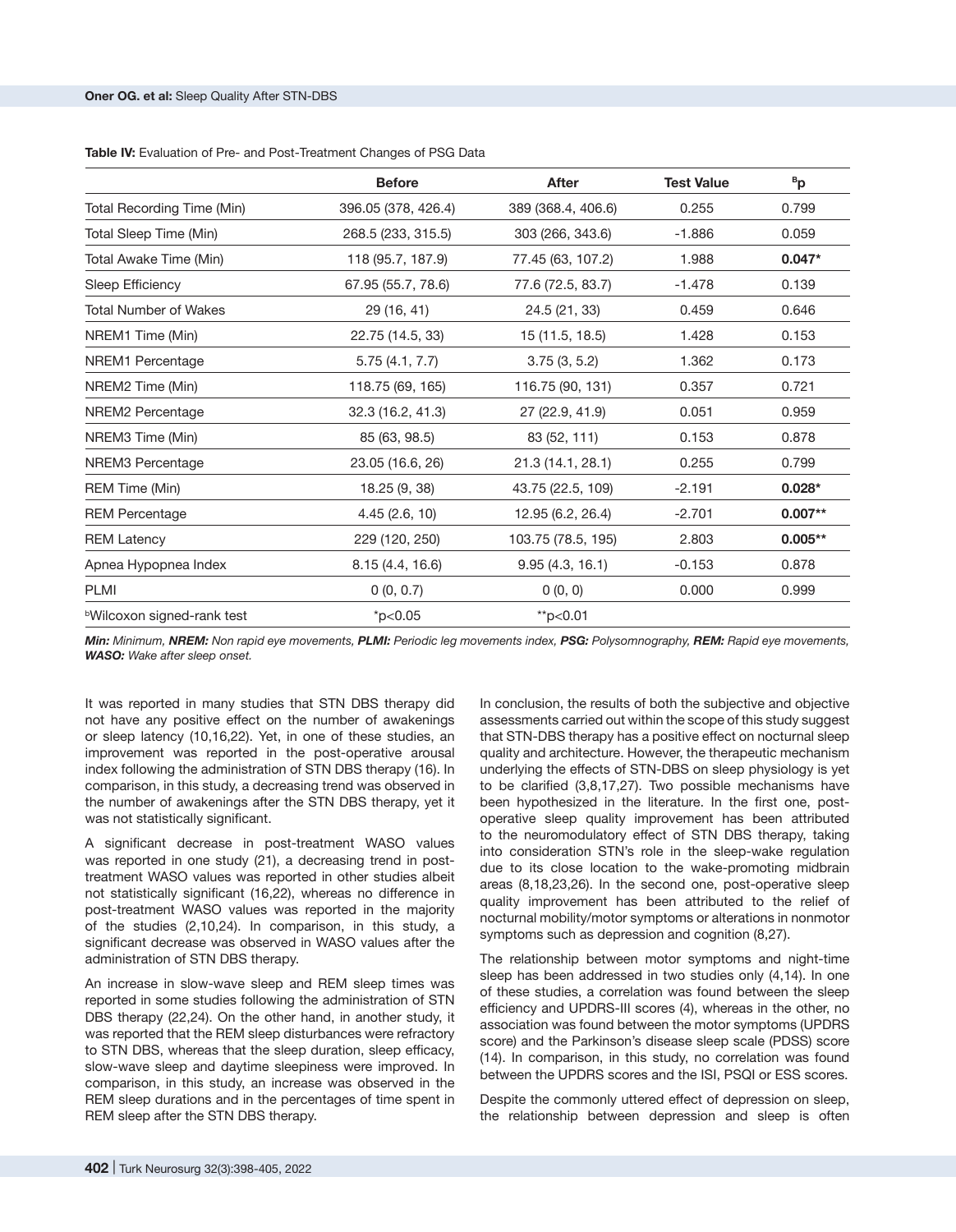disregarded when conducting studies. Thus, the relationship between sleep improvement and the neuromodulatory effect or mood alterations remains uncertain (15). In the only study that addressed the said relationship, a significant correlation was found between depression and sleep (14). In comparison, in this study, no correlation was found between the sleep scale scores and the BDI scores and improved UPDRS scores. Based on the findings of this study and the results reported in the literature, it does not seem very likely that the night-time sleep improvement is caused by the improvements in motor symptoms and mood changes. Rather, it may be that DBS modulates the sleep-wake network and directly affects sleep physiology (25). It is known that STN has connections that goes beyond the motor circuits (8,18,23,26). In addition to inhibiting the anterior hypothalamus and upper mesencephalic reticular substance (22), STN reciprocally connects with the pedunculopontine tegmental nucleus, which modulates wakefulness and the REM sleep (5,7,27), and has projections on the amygdala and thalamus, which are possibly involved in sleep-wake regulation (18).

There are only a few studies available in the literature that addressed the effect of STN DBS on excessive daytime sleepiness (EDS), thus the effect of STN DBS on wakefulness remains controversial as well (8,17,27). It has been stated that EDS may either improve or worsen over time following the STN DBS therapy (17). It was reported in a recent study conducted using a nonmotor symptom assessment scale that STN DBS had a positive effect on sleep/fatigue (17). Nonetheless, EDS was not analyzed in the same study (17). There are several studies available in the literature that reported no changes in the post-operative ESS scores (8,9,17,20), and additionally it was reported in another study that the EDS remained relatively stable following the STN DBS therapy and that the night-time sleep quality improved (14).

A correlation was reported in some studies (6,10) between improved EDS and reduced LED following the STN DBS therapy, as compared to other studies, in which no correlation was found between improved EDS and reduced LED (9,17,20). In comparison, in this study, similar to the findings reported in some of the aforementioned studies (6,10), a significant improvement was observed in ESS scores following the STN DBS therapy.

The effects of STN DBS on EDS may be explained by several mechanisms. First, the night time sleep difficulties caused by deterioration of motor symptoms may cause EDS and the STN DBS therapy may reduce the EDS by improving nighttime sleep quality. Secondly, the arousal systems that suffered damages due to PD in the brain (12) may be modulated by STN DBS, and this neuromodulation may contribute to the remission of PD-related sleep disorders. Thirdly, given the fact that EDS is associated with dopaminergic drugs that can induce sleep attacks (1,2,4,12,27), reduced EDS may be associated with a reduction in dopaminergic medication following DBS.

As pointed out in the literature, distinguishing the effect of reduced dopaminergic medication from the effect of DBS is difficult (29). In two studies (6,10), the dose of levodopa was sharply reduced, that is, by 90% at the 3<sup>rd</sup> month after STN DBS and by 50% at 6<sup>th</sup> month after STN DBS, respectively, following DBS. On the other hand, in this study, the mean post-operative reduction in LED was 20%, hence it was much less pronounced compared to the above-mentioned two studies with positive outcomes. The significant post-operative improvement observed in EDS in this study was a remarkable finding, considering that the dopaminergic medication was continued to be administered at high dosages. A review of the literature did not reveal any study in which the correlation between the reduced LED and the EDS scores was investigated as a means to understand whether the improvement observed in EDS scores is associated with reduced LED or with DBS. Thus, to the best of the authors' knowledge, this study has been the first study to investigate the relation between EDS and reduced LED. In this study, no correlation was found between the reduced LED and the ESS scores, which was interpreted as a finding that indicates that the reduced daytime sleepiness is less likely to be associated with posttreatment reduction observed in LED. Additionally, there was also no correlation between the UPDRS scores and the ESS scores, which was interpreted as a finding that weakens the idea that STN DBS improves excessive daytime sleepiness by allowing better night-time sleep quality because of improved motor symptoms. Overall, these results were interpreted to mean that STN DBS leads to significant improvements in nighttime sleep and reduces daytime sleepiness through the direct effect of the stimulatory electrode, independently of the motor symptoms, mood or reduction in LED. However, this hypothesis needs to be verified by further studies that utilize neuroimaging techniques to assess functional connectivity or by brain metabolism studies.

Short-term follow-up appears as a limitation in most of the studies available in the literature since optimal post-operative stimulation cannot be achieved. Thus, such studies fail to assess the balance of optimal stimulation and medical treatment, which cannot be achieved until at least 6 months after DBS (15). In comparison, in this study, all patients were evaluated at least 6 months after the STN DBS and after a mean period of eight months from the time of the STN DBS, in order to minimize the risk of sub-optimal results.

Nevertheless, there were some other limitations to this study. First, a multiple sleep latency test, which would be a better option in elucidating the changes in EDS as it is an objective assessment tool, was not performed. Secondly, the study group was relatively small, which was even more of a limitation considering that the PSG recordings could be assessed in only 10 of the 26 patients, who were subjectively assessed. Thirdly, specific assessment of night-time motor symptoms could have been a more viable option than UPDRS and PDQ-39. Accordingly, it is of the belief of the authors of this study that the future studies that address night-time sleep problems would provide more useful information through a more accurate assessment of night-time PD symptoms.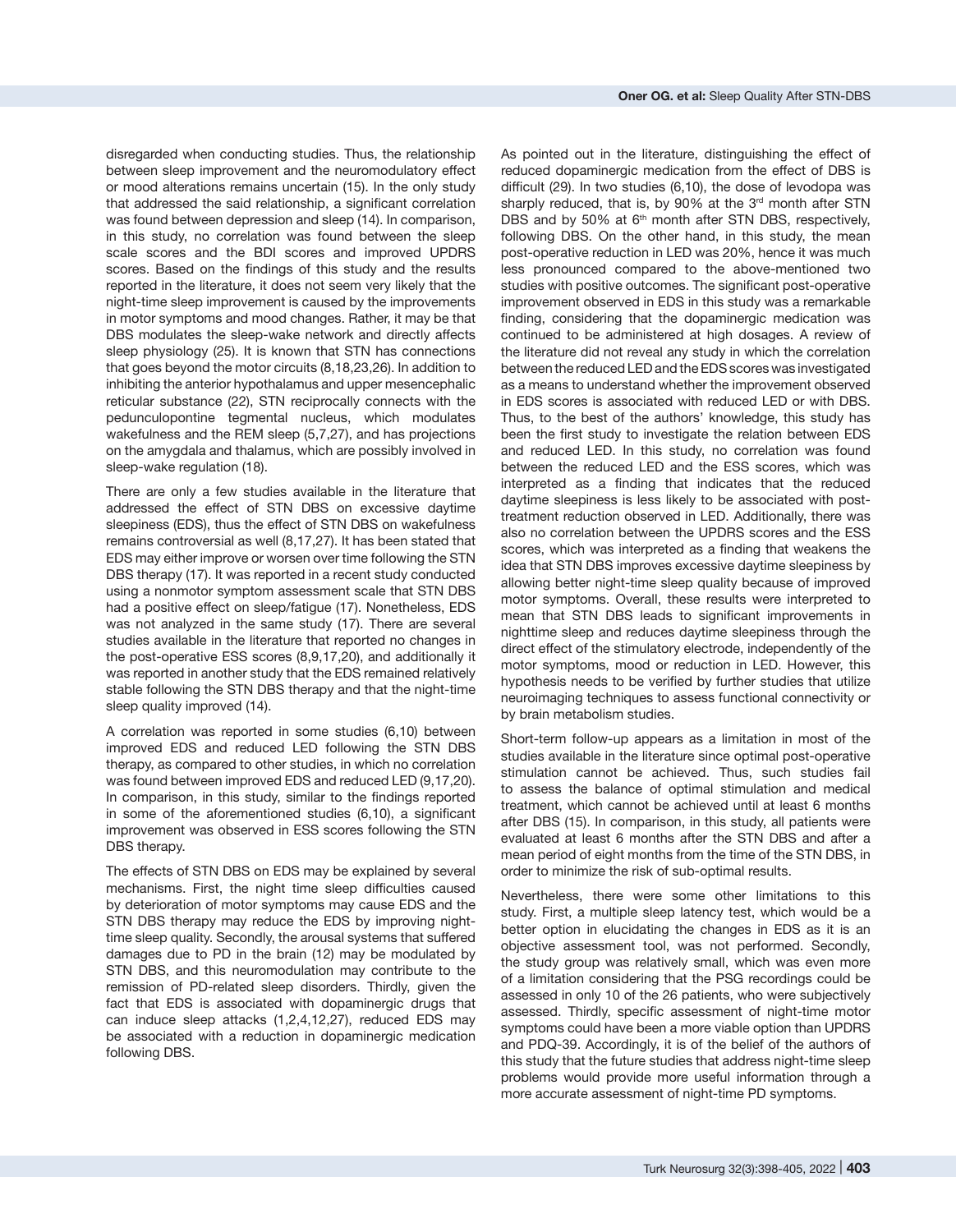# █ **CONCLUSION**

The comprehensive assessment of the probable causes of the changes observed in the sleep parameters of PD patients within the scope of this study revealed that STN DBS provided a significant improvement in sleep-wake behavior by means of its neuromodulatory effects. In this context, having shed light on the effects of STN DBS on sleep quality, this study can be considered as an important contribution to the scientific literature, provided that further studies are carried out to substantiate the findings presented herein.

# **E** AUTHORSHIP CONTRIBUTION

**Study conception and design:** DIG, OGO

**Data collection:** OGO, SJ

**Analysis and interpretation of results:** KA, GS, OGO

**Draft manuscript preparation:** OGO, GS

**Critical revision of the article:** DIG

**Other (study supervision, fundings, materials, etc...):** AS, OGO

All authors (OGO, GS, SJ, KA, AS, DIG) reviewed the results and approved the final version of the manuscript.

### █ **REFERENCES**

- 1. Amara AW, Watts RL, Walker HC: The effects of deep brain stimulation on sleep in Parkinson's disease. Ther Adv Neurol Disord 4(1):15-24, 2011
- 2. Arnulf I, Bejjani BP, Garma L, Bonnet AM, Houeto JL, Damier P, Derenne JP, Agid Y: Improvement of sleep architecture in PD with subthalamic nucleus stimulation. Neurology 55(11): 1732-1734, 2000
- 3. Bargiotas P, Eugster L, Oberholzer M, Debove I, Lachenmayer ML, Mathis J, Pollo C, Schüpbach WMM, Bassetti CL: Sleepwake functions and quality of life in patients with subthalamic deep brain stimulation for Parkinson's disease. PLoS One 12(12): e0190027, 2017
- 4. Baumann-Vogel H, Imbach LL, Sürücü O, Stieglitz L, Waldvogel D, Baumann CR, Werth E: The impact of subthalamic deep brain stimulation on sleep-wake behavior: A prospective electrophysiological study in 50 parkinson patients. Sleep 40(5), 2017
- 5. Benarroch EE: The midline and intralaminar thalamic nuclei: Anatomic and functional specificity and implications in neurologic disease. Neurology 71(12): 944-949, 2008
- 6. Chahine LM, Ahmed A, Sun Z: Effects of STN DBS for Parkinson's disease on restless legs syndrome and other sleep-related measures. Parkinsonism Relat Disord 17(3):208- 111, 2011
- 7. Chambers NE, Lanza K, Bishop C: Pedunculopontine nucleus degeneration contributes to both motor and non-motor symptoms of parkinson's disease. Front Pharmacol 10:1494, 2020
- 8. Choi JH, Kim HJ, Lee JY, Yoo D, Im JH, Paek SH, Jeon B: Long-term effects of bilateral subthalamic nucleus stimulation on sleep in patients with Parkinson's disease. PLoS One 14(8): e0221219, 2019
- 9. Chou KL, Persad CC, Patil PG: Change in fatigue after bilateral subthalamic nucleus deep brain stimulation for Parkinson's disease. Parkinsonism Relat Disord 18(5): 510-513, 2012
- 10. Cicolin A, Lopiano L, Zibetti M, Torre E, Tavella A, Guastamacchia G, Terreni A, Makrydakis G, Fattori E, Lanotte MM, Bergamasco B, Mutani R: Effects of deep brain stimulation of the subthalamic nucleus on sleep architecture in parkinsonian patients. Sleep Med 5(2):207-210, 2004
- 11. Dafsari HS, Martinez-Martin P, Rizos A, Trost M, Dos Santos Ghilardi MG, Reddy P, Sauerbier A, Petry-Schmelzer JN, Kramberger M, Borgemeester RWK, Barbe MT, Ashkan K, Silverdale M, Evans J, Odin P, Fonoff ET, Fink GR, Henriksen T, Ebersbach G, Pirtošek Z, Visser-Vandewalle V, Antonini A, Timmermann L, Ray Chaudhuri K; EUROPAR and the International Parkinson and Movement Disorders Society Non-Motor Parkinson's Disease Study Group: EuroInf 2: Subthalamic stimulation, apomorphine, and levodopa infusion in Parkinson's disease. Mov Disord 34(3):353-365, 2019
- 12. De Cock VC, Vidailhet M, Arnulf I: Sleep disturbances in patients with parkinsonism. Nat Clin Pract Neurol 4(5):254- 266, 2008
- 13. Deep-Brain Stimulation for Parkinson's Disease Study Group, Obeso JA, Olanow CW, Rodriguez-Oroz MC, Krack P, Kumar R, Lang AE: Deep-brain stimulation of the subthalamic nucleus or the pars interna of the globus pallidus in Parkinson's disease. N Engl J Med 345(13):956-963, 2001
- 14. Dulski J, Schinwelski M, Konkel A, Grabowski K, Libionka W, Wąż P, Sitek EJ, Sławek J: The impact of subthalamic deep brain stimulation on sleep and other non-motor symptoms in Parkinson's disease. Parkinsonism Relat Disord 64:138-144, 2019
- 15. Eugster L, Bargiotas P, Bassetti CL, Michael Schuepbach WM: Deep brain stimulation and sleep-wake functions in Parkinson's disease: A systematic review. Parkinsonism Relat Disord 32:12-19, 2016
- 16. Iranzo A, Valldeoriola F, Santamaría J, Tolosa E, Rumià J: Sleep symptoms and polysomnographic architecture in advanced parkinson's disease after chronic bilateral subthalamic stimulation. J Neurol Neurosurg Psychiatry 72(5):661-664, 2002
- 17. Jung YJ, Kim HJ, Lee WW, Ehm G, Jeon B: A 3-year observation of excessive daytime sleepiness after subthalamic deep brain stimulation in patients with parkinson's disease. Clin Neurol Neurosurg 192:105721, 2020
- 18. Lambert C, Zrinzo L, Nagy Z, Lutti A, Hariz M, Foltynie T, Draganski B, Ashburner J, Frackowiak R: Confirmation of functional zones within the human subthalamic nucleus: patterns of connectivity and sub-parcellation using diffusion weighted imaging. Neuroimage 60(1):83-94, 2012
- 19. Lees AJ, Blackburn NA, Campbell VL: The nighttime problems of Parkinson's disease. Clin Neuropharmacol 11(6):512-519, 1988
- 20. Lyons KE, Pahwa R: Effects of bilateral subthalamic nucleus stimulation on sleep, daytime sleepiness, and early morning dystonia in patients with Parkinson disease. J Neurosurg 104(4):502-505, 2006